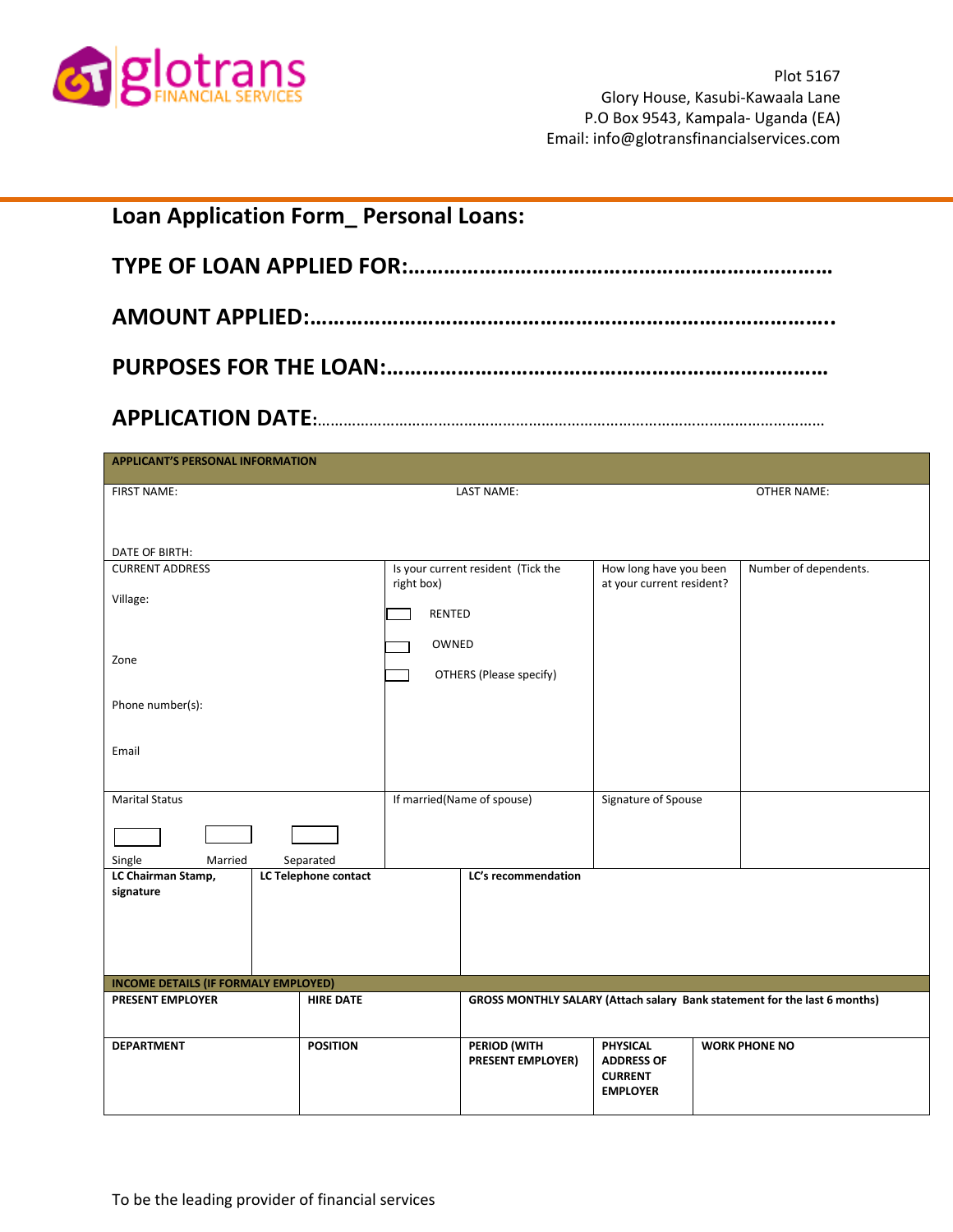

# Plot 5167 Glory House, Kasubi-Kawaala Lane P.O Box 9543, Kampala- Uganda (EA) Email: info@glotransfinancialservices.com

| INCOME DETAILS (IF SELF EMPLOYED)                                                                                                                                            |                                           |                       |  |                                                               |  |  |
|------------------------------------------------------------------------------------------------------------------------------------------------------------------------------|-------------------------------------------|-----------------------|--|---------------------------------------------------------------|--|--|
| <b>TYPE OF BUSINESS</b>                                                                                                                                                      | <b>PERIOD IN EXISTANCE</b>                |                       |  | <b>CURRENT MONTHLY REVENUES (SALES) attach bank statement</b> |  |  |
| PHYSICAL ADDRESS OF THE<br><b>BUSINESS</b>                                                                                                                                   | <b>BUSINESS PREMISES RENTED OR OWNED?</b> |                       |  |                                                               |  |  |
| If you have any other income in support of repayment you may fill the information below<br>OTHER SOURCES OF INCOME (TO BE COMPLETED BY BOTH THE EMPLOYED AND OR SELFEMPLOYED |                                           |                       |  |                                                               |  |  |
| <b>TYPE OF BUSINESS</b>                                                                                                                                                      | <b>PERIOD IN EXISTANCE</b>                | <b>MONTHLY INCOME</b> |  |                                                               |  |  |

| <b>LOAN DETAILS</b>                                                            | <b>Other Bank Account details.</b>           |
|--------------------------------------------------------------------------------|----------------------------------------------|
| Refinance existing loan add to existing loan<br>Loan consolidation<br>New loan | Do you hold any bank account? (if yes please |
|                                                                                | state below)                                 |
| How much can you comfortably pay?                                              |                                              |
|                                                                                | <b>Account name</b>                          |
|                                                                                |                                              |
| a)                                                                             |                                              |
| b)                                                                             |                                              |
|                                                                                | <b>Account number</b>                        |
| <b>SELECT PAYMENT PERIOD</b>                                                   |                                              |
|                                                                                |                                              |
| <b>Months</b>                                                                  | Name of bank                                 |
|                                                                                |                                              |
|                                                                                |                                              |
|                                                                                | <b>Branch</b>                                |
| 12<br>36<br>18                                                                 |                                              |
|                                                                                |                                              |
|                                                                                |                                              |
| <b>OTHER</b>                                                                   |                                              |
|                                                                                |                                              |
|                                                                                |                                              |
| Payment method; standing order<br>mobile money<br>savings                      | cash pay monthly                             |

| <b>DETAILS OF OUTSTANDING DEBTS</b> |                |             |                           |                           |  |  |
|-------------------------------------|----------------|-------------|---------------------------|---------------------------|--|--|
| <b>Total amount borrowed</b>        | Name of Lender | Outstanding | <b>Monthly repayments</b> | <b>Loan Maturity Date</b> |  |  |
|                                     |                | balance     |                           |                           |  |  |
|                                     |                |             |                           |                           |  |  |
|                                     |                |             |                           |                           |  |  |
| <b>NEXT OF KIN INFORMATION</b>      |                |             |                           |                           |  |  |
|                                     |                |             |                           |                           |  |  |
|                                     |                |             |                           |                           |  |  |
|                                     |                |             |                           |                           |  |  |
|                                     |                |             |                           |                           |  |  |
|                                     |                |             |                           |                           |  |  |
| <b>ADDRESS</b>                      |                |             |                           | <b>PHONE</b>              |  |  |
|                                     |                |             |                           |                           |  |  |
|                                     |                |             |                           |                           |  |  |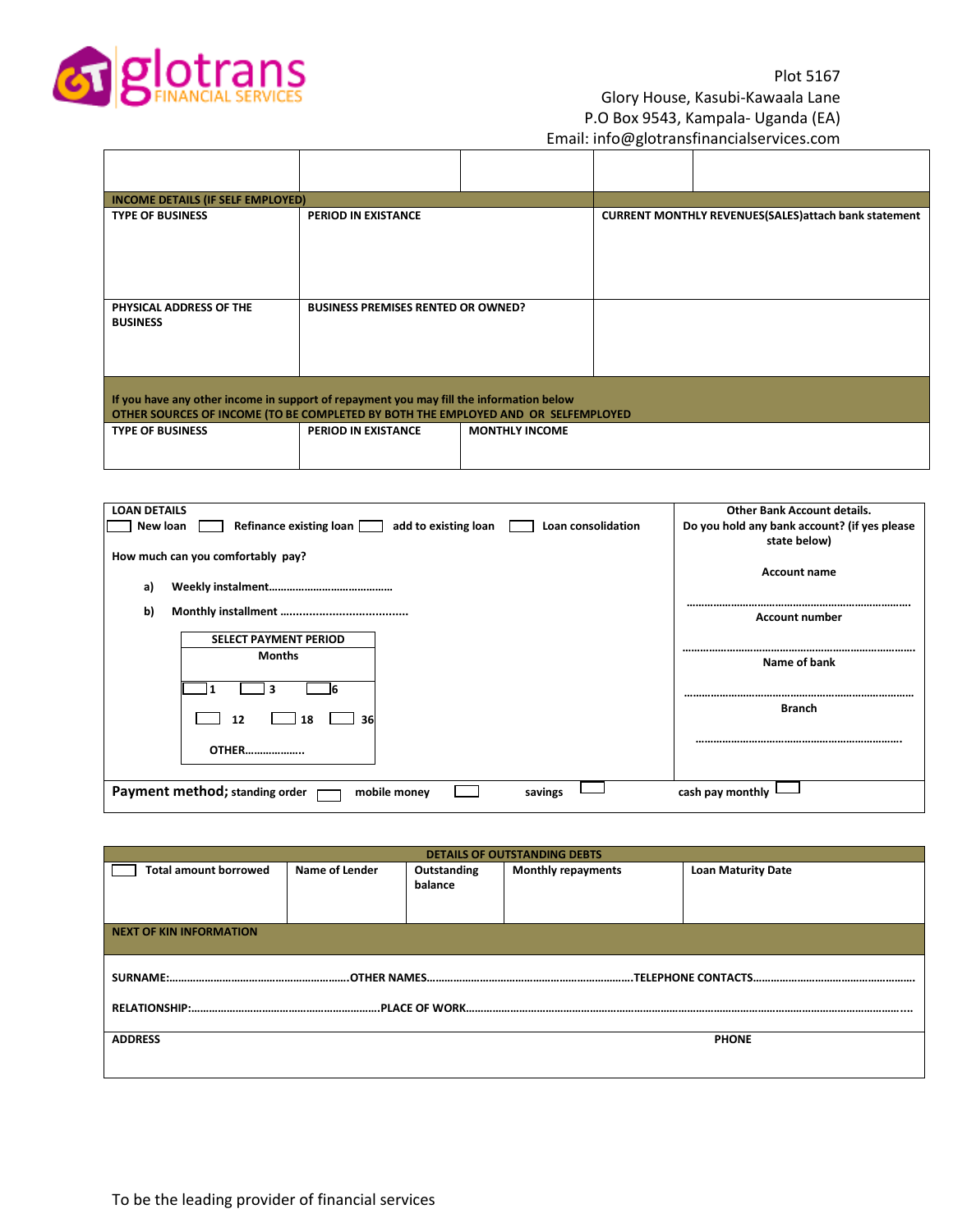

| Type of security offered                                                           |
|------------------------------------------------------------------------------------|
| Land title deed                                                                    |
| <b>Block number</b>                                                                |
| Plot number                                                                        |
|                                                                                    |
|                                                                                    |
| Location (give details and provide sketch map at the back of this loan application |
|                                                                                    |
| <b>Registered names</b>                                                            |
|                                                                                    |
|                                                                                    |
|                                                                                    |
|                                                                                    |
| Lc1 chairperson (stamp) or legal firm                                              |
|                                                                                    |
|                                                                                    |
| Land sales agreement                                                               |
|                                                                                    |
|                                                                                    |
|                                                                                    |
| Location (give details and provide sketch map at the back of this application      |
|                                                                                    |
|                                                                                    |
|                                                                                    |
| LC1 chairperson (stamp and signature) or legal firm                                |
|                                                                                    |
|                                                                                    |
|                                                                                    |
|                                                                                    |
|                                                                                    |
| Car log book in own names                                                          |
|                                                                                    |
|                                                                                    |
|                                                                                    |
|                                                                                    |
| Color                                                                              |
|                                                                                    |
|                                                                                    |
|                                                                                    |
|                                                                                    |
| Other security (give details)                                                      |
|                                                                                    |
|                                                                                    |
|                                                                                    |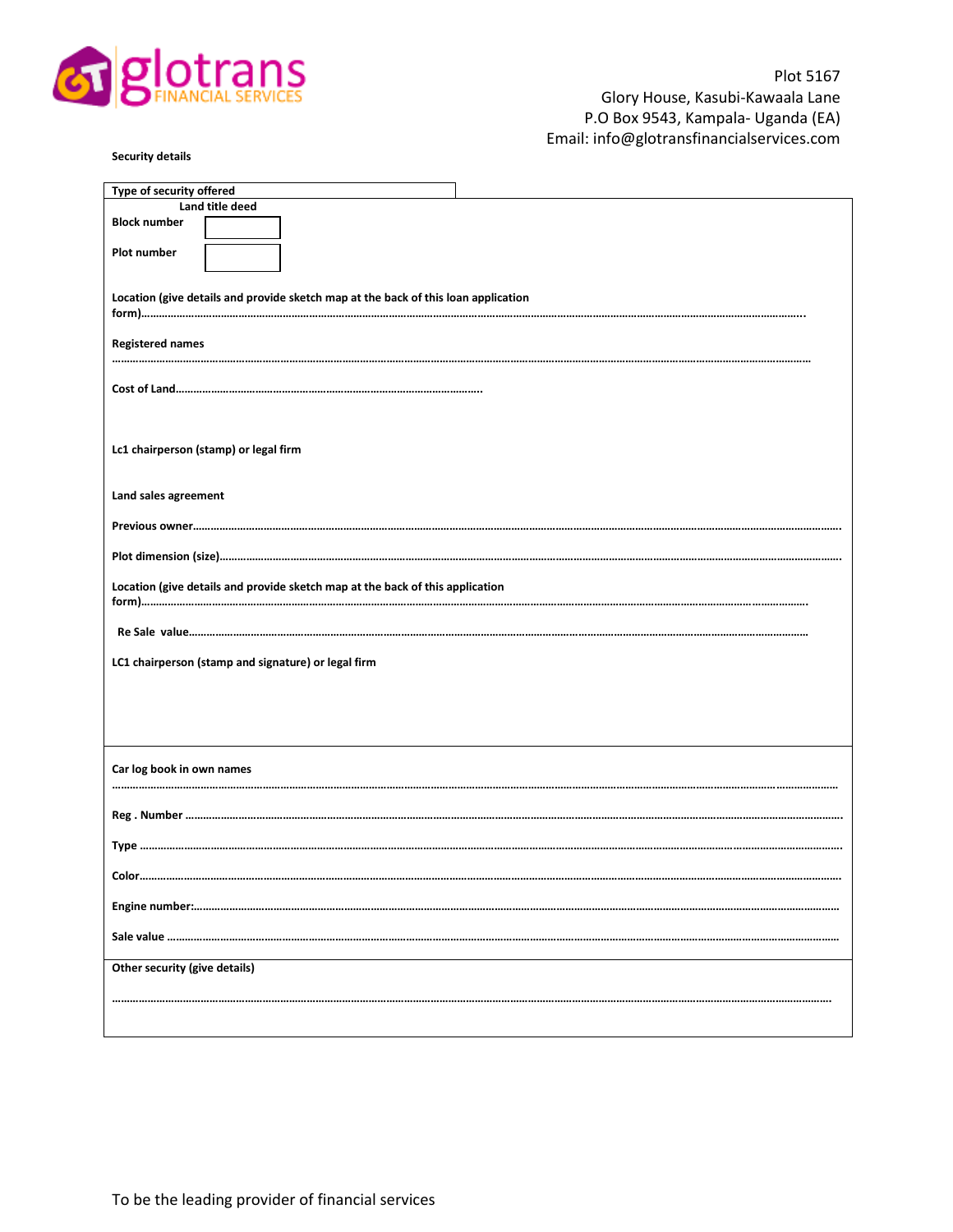

# Plot 5167 Glory House, Kasubi-Kawaala Lane P.O Box 9543, Kampala- Uganda (EA)

## Email: info@glotransfinancialservices.com

| APPLICANT'S WITNESS / GUARANTOR DETAILS (one must be next of kin and must attach copy of the id) |                  |                  |  |  |  |
|--------------------------------------------------------------------------------------------------|------------------|------------------|--|--|--|
| <b>FIRST NAME</b>                                                                                | <b>LAST NAME</b> | <b>SIGNATURE</b> |  |  |  |
|                                                                                                  |                  |                  |  |  |  |
|                                                                                                  |                  |                  |  |  |  |
|                                                                                                  |                  |                  |  |  |  |
|                                                                                                  |                  |                  |  |  |  |
|                                                                                                  |                  |                  |  |  |  |
|                                                                                                  |                  |                  |  |  |  |
| EMAIL                                                                                            |                  |                  |  |  |  |
|                                                                                                  |                  |                  |  |  |  |
|                                                                                                  |                  |                  |  |  |  |

### **TERMS AND CONDITIONS CONDITIONS REQUIREMENTS**

| 1. A completed loan application form with a passport photo |
|------------------------------------------------------------|
| 2. Two quarantors for (individual loans)                   |
|                                                            |
|                                                            |
| 4. Recommendation from the employer (for salary loan)      |
| 5. A business plan/Proprosal for the loan applied for.     |
| 6. Running business for business loans/Income generation   |
|                                                            |
|                                                            |
|                                                            |
|                                                            |
|                                                            |
|                                                            |
|                                                            |

## **DECLARATION**

.

I/We declare that the information given herein is true to the best of my/our knowledge and belief: I/We further authorize the institution to verify the information given herein and make reference from any person(s)/institution(s) named herein

| <b>Name of the Applicant</b> | Signature | Date |  |
|------------------------------|-----------|------|--|
|                              |           |      |  |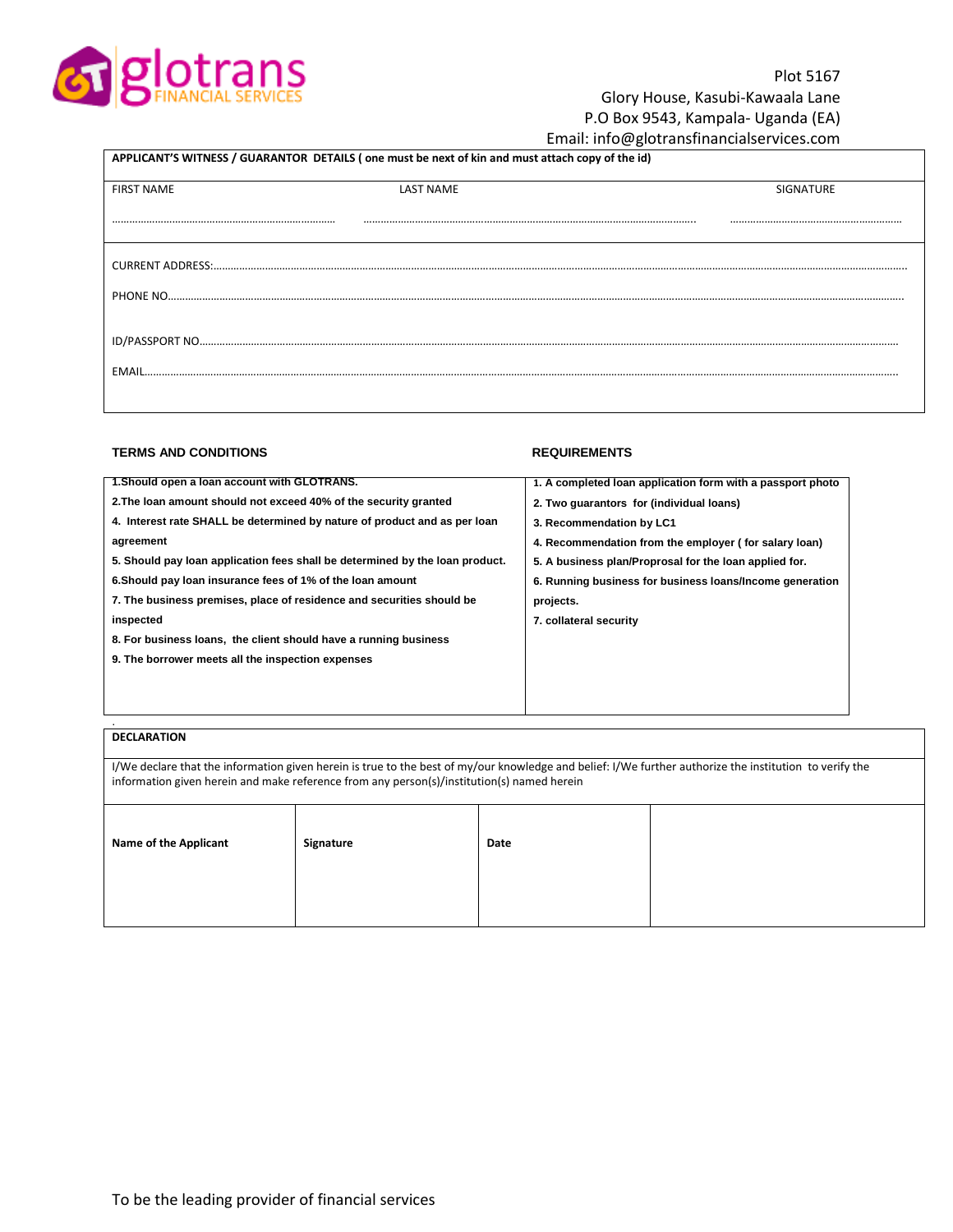

| LOAN RECOMMENDATIONS BY THE FIELD OFFICER                |                    |      |                  |             |             |  |
|----------------------------------------------------------|--------------------|------|------------------|-------------|-------------|--|
|                                                          | <b>Loan Amount</b> | Term | Frequency        | Installment |             |  |
| <b>Requested by client</b>                               |                    |      |                  |             |             |  |
| <b>Recommendation by Field Officer</b>                   |                    |      |                  |             |             |  |
|                                                          |                    |      |                  |             |             |  |
|                                                          |                    |      |                  |             |             |  |
|                                                          |                    |      |                  |             |             |  |
|                                                          |                    |      |                  |             |             |  |
|                                                          |                    |      |                  |             |             |  |
| <b>LOAN COMMITTEE RECOMMENDATIONS</b>                    |                    |      |                  |             |             |  |
|                                                          |                    |      |                  |             |             |  |
|                                                          |                    |      |                  |             |             |  |
| RECOMMENDATIONS BY BUSINESS GROWTH & DEVELOPMENT MANAGER |                    |      |                  |             |             |  |
|                                                          |                    |      |                  |             |             |  |
|                                                          |                    |      |                  |             |             |  |
| <b>APPROVAL</b>                                          |                    |      |                  |             |             |  |
| <b>GENERAL MANAGER</b>                                   |                    |      |                  |             |             |  |
|                                                          |                    |      |                  |             |             |  |
|                                                          |                    |      |                  |             |             |  |
|                                                          |                    |      |                  |             |             |  |
| <b>BOARD COMMITTEE APPROVAL</b>                          |                    |      |                  |             |             |  |
| <b>COMMENTS</b>                                          |                    |      | <b>SIGNATURE</b> |             | <b>DATE</b> |  |
|                                                          |                    |      |                  |             |             |  |
|                                                          |                    |      |                  |             |             |  |
|                                                          |                    |      |                  |             |             |  |
|                                                          |                    |      |                  |             |             |  |